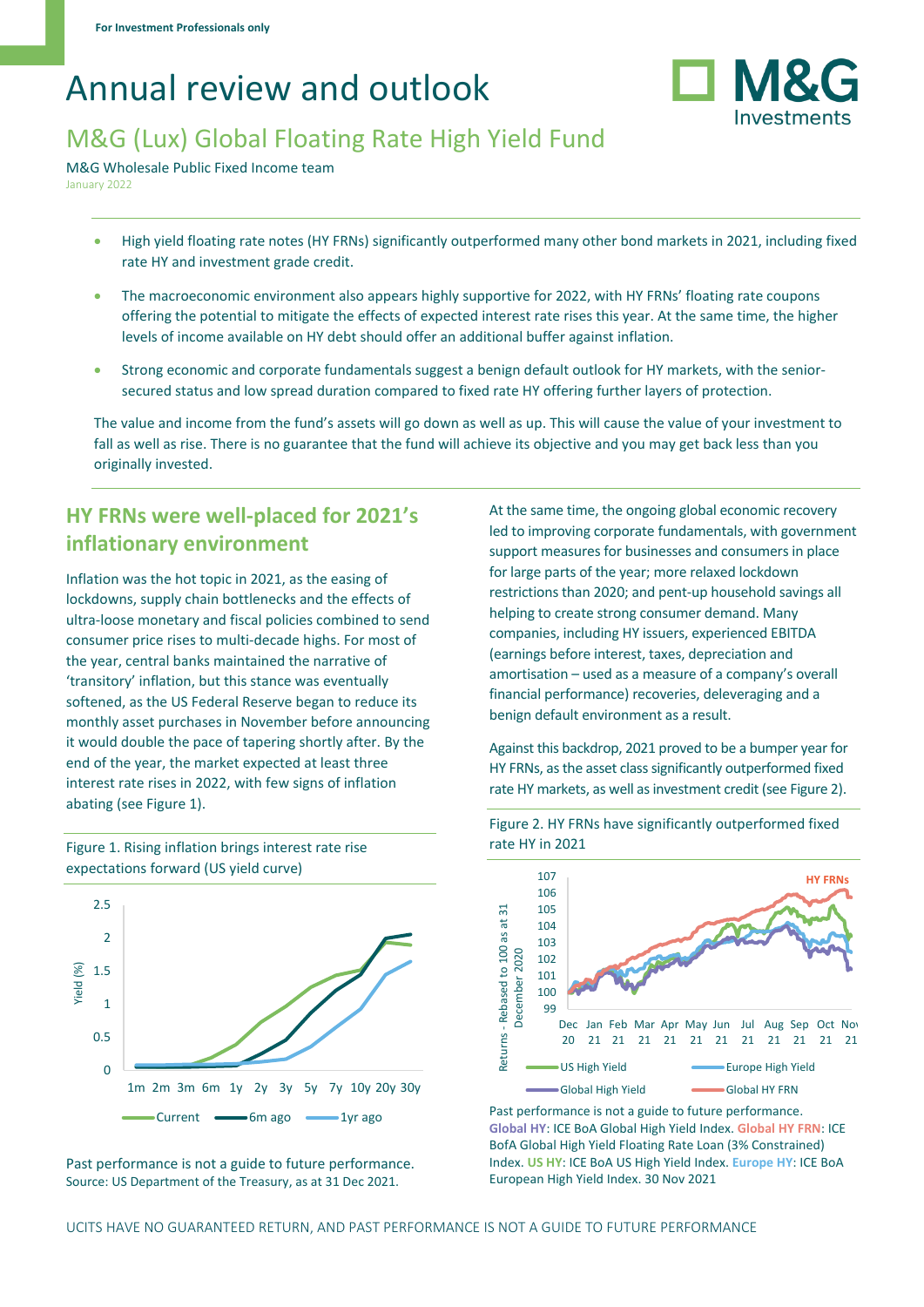Investments in bonds are affected by interest rates, inflation and credit ratings. It is possible that bond issuers will not pay interest or return the capital. All of these events can reduce the value of bonds held by the fund. High yield bonds usually carry greater risk that the bond issuers may not be able to pay interest or return the capital.

Among the most supportive factors for the asset class was the growing expectations of tighter monetary policy, as investors sought floating rate debt to effectively remove interest rate risk. HY FRN coupons rise in line with a reference rate, for example EURIBOR, and typically reset every three months, which means their duration is close to zero.

With less fear of defaults and historically tight spreads in investment grade markets, the appeal of HY debt also grew, as investors looked for additional levels of income to protect the real value of their capital against inflation.

There were also several other tailwinds for HY FRNs in 2021, notably record levels of issuance from collateralised loan obligations (CLOs)<sup>1</sup>, which are major buyers of HY FRNs, resulting in high levels of technical demand to fund merger and acquisition (M&A) activity. This led to a wider range of new issues in the HY FRN primary market compared to 2020, creating greater diversification and additional potential opportunities.

Despite a strong year overall, there were notable bouts of volatility, as waves of the pandemic and, later, the emergence of the new COVID-19 Omicron variant temporarily threatened to derail the economic recovery. In these instances, HY FRNs typically fared better than their fixed rate HY counterparts, given their additional defensive properties. These include intrinsically lower volatility, with a spread duration of around 1.6 years compared to 3.9 years<sup>2</sup> among their fixed rate counterparts, and seniorsecured status, with over 80%<sup>3</sup> of the HY FRN market ranked as senior-secured, which puts investors first in line to recover debts in any potential default scenario.

## **M&G (Lux) Global Floating Rate High Yield Fund performance**

| Returns (%)      | 1 <sub>yr</sub> | 3 yrs<br>pa | 5 yrs<br>pa | <b>Since inception</b><br>pa* |
|------------------|-----------------|-------------|-------------|-------------------------------|
| Fund             | 4.46            | 2.63        | 1.37        | 1.63                          |
| <b>Benchmark</b> | 6.55            | 5.11        | 3.32        | 3.40                          |
| Sector           | 2.74            | 4.74        | 2.61        | 2.46                          |

<sup>1</sup> Source: Credit Suisse, Monthly CLO Issuance, September 2021.

#### Past performance is not a guide to future performance.

Sector is Morningstar Global High Yield Bond (EUR Hedged) Sector.\**Share class inception date: 11 September 2014.This is the inception date of the UK-authorised OEIC.* Fund performance prior to 21 September 2018 is that of the equivalent UKauthorised OEIC, which merged into this fund on 7 December 2018. Tax rates and charges may differ.

Over 2021, the M&G (Lux) Global Floating Rate High Yield Fund delivered a strong positive return, albeit lower than its benchmark, due mainly to its more defensive positioning than the index.

Calendar-year performance, five years (%)

| <b>Returns</b><br>$(\%)$ | 2021 | 2020    | 2019 | 2018    | 2017 |
|--------------------------|------|---------|------|---------|------|
| Fund                     | 4.46 | $-0.75$ | 4.25 | $-2.57$ | 1.62 |
| Benchmark 6.55           |      | 1.99    | 6.84 | $-1.30$ | 2.73 |
| Sector                   | 2.74 | 2.47    | 9.31 | $-5.04$ | 4.31 |

Past performance is not a guide to future performance.

Benchmark prior to 01 April 2016 is the ICE BofAML Global Floating Rate High Yield (EUR Hedged) Index. Thereafter it is the ICE BofAML Global Floating Rate High Yield 3% Constrained (EUR Hedged) Index.

The benchmark is a comparator against which the fund's performance can be measured. The index has been chosen as the fund's benchmark as it best reflects the scope of the fund's investment policy. The benchmark is used solely to measure the fund's performance and does not constrain the fund's portfolio construction. The fund is actively managed. The investment manager has complete freedom in choosing which investments to buy, hold and sell in the fund. The fund's holdings may deviate significantly from the benchmark's constituents.

Source: Source: Morningstar, Inc., as at 31 December 2021, EUR Class A-Hedged Acc shares, price-to-price, income reinvested.

The fund is exposed to different currencies. Derivatives are used to minimise, but may not always eliminate, the impact of movements in currency exchange rates.

The hedging process seeks to minimise, but cannot eliminate, the effect of movements in exchange rates on the performance of the hedged share class. Hedging also limits the ability to gain from favourable movements in exchange rates.

<sup>3</sup> Source: M&G, ICE Bank of America Global Floating Rate High Yield (3% Constrained) Index, 31 December 2021.

2 Source: Bloomberg, 1 November 2021.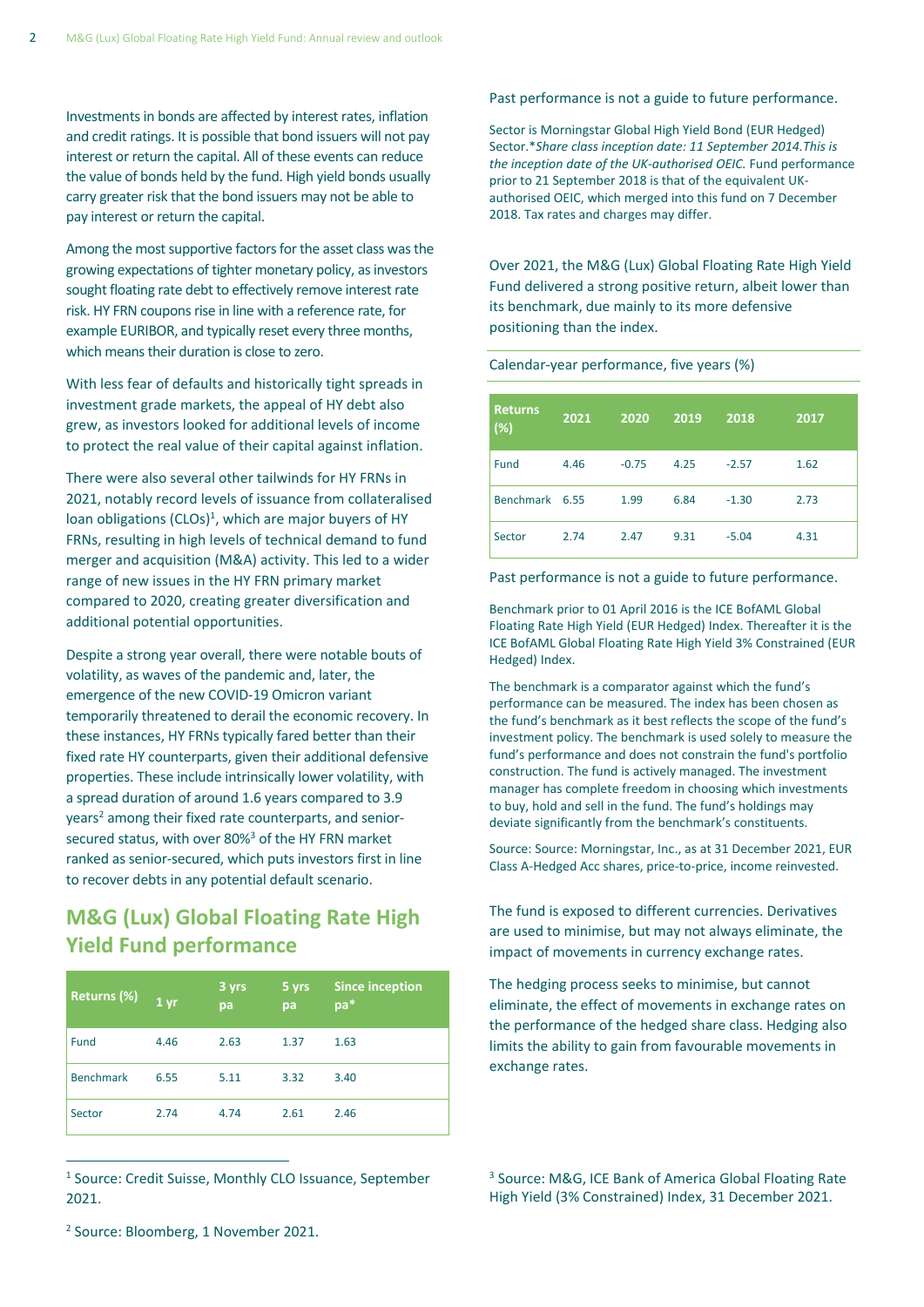#### **Contributors**

Among the positive contributors to performance was our decision to increase our allocation towards physical FRN bonds – as opposed to synthetic floating rate exposure via credit default swaps (CDS) – to the highest levels since the funds inception. This supported portfolio performance, as physical HY FRNs significantly outperformed fixed rate HY, the latter of which determines CDS performance.

Security selection was another positive driver of returns, with several bonds purchased at low cash prices in 2020, including natural gas pipeline services provider ETP; recycling company Groupe Ecore; and finance group AnaCap rallying back towards par value.

We also sought to take advantage of potential relative value opportunities, with a tilt within the services sector towards companies we believe will be more inflationproof, such as supermarkets.

Meanwhile, the fund benefited from having no exposure to index constituent Carlson Wagonlit, a travel agent, which defaulted in 2021. We had closed our position in early 2020 due to concerns about the survival prospects for this type of company.

#### **Detractors**

Our more defensive positioning than the benchmark index led to us being underweight in some distressed names that rallied strongly in 2021, notably Spanish ferry operator Naviera Armas, to which we hold no exposure. We have maintained a negative view on the company, due to its weak cashflows, high capital expenditure, increasing leverage and vulnerability to potential future lockdowns.

Although we increased our allocation to physical FRNs, we maintain an exposure of around 10% of fund net asset value (NAV) to CDS via the North American high yield index. This position is designed to provide additional portfolio liquidity, given the liquid nature of CDS instruments, and diversification due to the additional breadth and depth of the broader HY market. In 2021, this delivered positive absolute returns, but detracted from returns relative to the benchmark index.

The fund may use derivatives to profit from an expected rise or fall in the value of an asset. Should the asset's value vary in an unexpected way, the fund will incur a loss. The fund's use of derivatives may be extensive and exceed the value of its assets (leverage). This has the effect of magnifying the size of losses and gains, resulting in greater fluctuations in the value of the fund.

Our real-estate positioning also cost performance overall. We were significantly underweight in Chinese developer Greenland due to our concerns about the business. However, the bond matured without incurring a default and dropped out of the index towards the end of the year. Meanwhile, we added a small (0.3% of NAV) offbenchmark position in Yuzhou, which we felt had been unduly punished. However, despite being a relatively strong player in the sector, the bond suffered contagion from growing concerns around the sector towards the end of the year, which led to it becoming the portfolio's biggest underachiever.

### **Portfolio activity**

In terms of asset allocation, we maintained exposure of around 90% of NAV to physical FRNs during 2021. For context, this compares to less than 50% between 2016 and 2018, which highlights the extent of the potential opportunity we see in the asset class<sup>4</sup>. In our view, this remains the most attractive way to purchase floating rate risk in the current environment.

The portfolio also remained structurally underweight in cyclical sectors versus the benchmark index. While this cost relative performance in 2021, we believe it can provide additional layers of protection for HY investors, with these sectors remaining vulnerable to potential downside surprises in terms of economic growth and lockdowns.

The notable increase in primary market issuance last year compared to 2020, as well as strong client inflows to the fund, meant we were active market participants in 2021.

We were active in the first half of the year, particularly the second quarter, purchasing Oriflame, a Swedish cosmetics company; Pfleiderer, a German building materials company; Golden Goose, an Italian luxury footwear company; David Lloyd (a UK gym operator), Transcom, (Scandinavian call centres); and Picard Group (French supermarkets). At the same time, we reduced some existing, former investment grade holdings, AIG and General Electric. Similarly, we reduced the overall exposure to Selecta and trimmed the holding of Newday.

The second half of the year was also busy. We were active in both primary and secondary markets, the former seeing us participate in new issues from Picard; Parts Europe in the auto industry; and APCOA, the car park management company. In secondary markets, we topped up several high-conviction names, including Arrow Global, a finance company; Multiversity, an Italian education provider; and TK Elevators.

referenced is for the M&G (Lux) Global Floating Rate High Yield Fund, a Luxembourg registered SICAV.

<sup>4</sup> Source: M&G. 30 November 2021. Data prior to 7 December 2018 is for the M&G Global Floating Rate High Yield Fund, a UK registered OEIC. Since then, data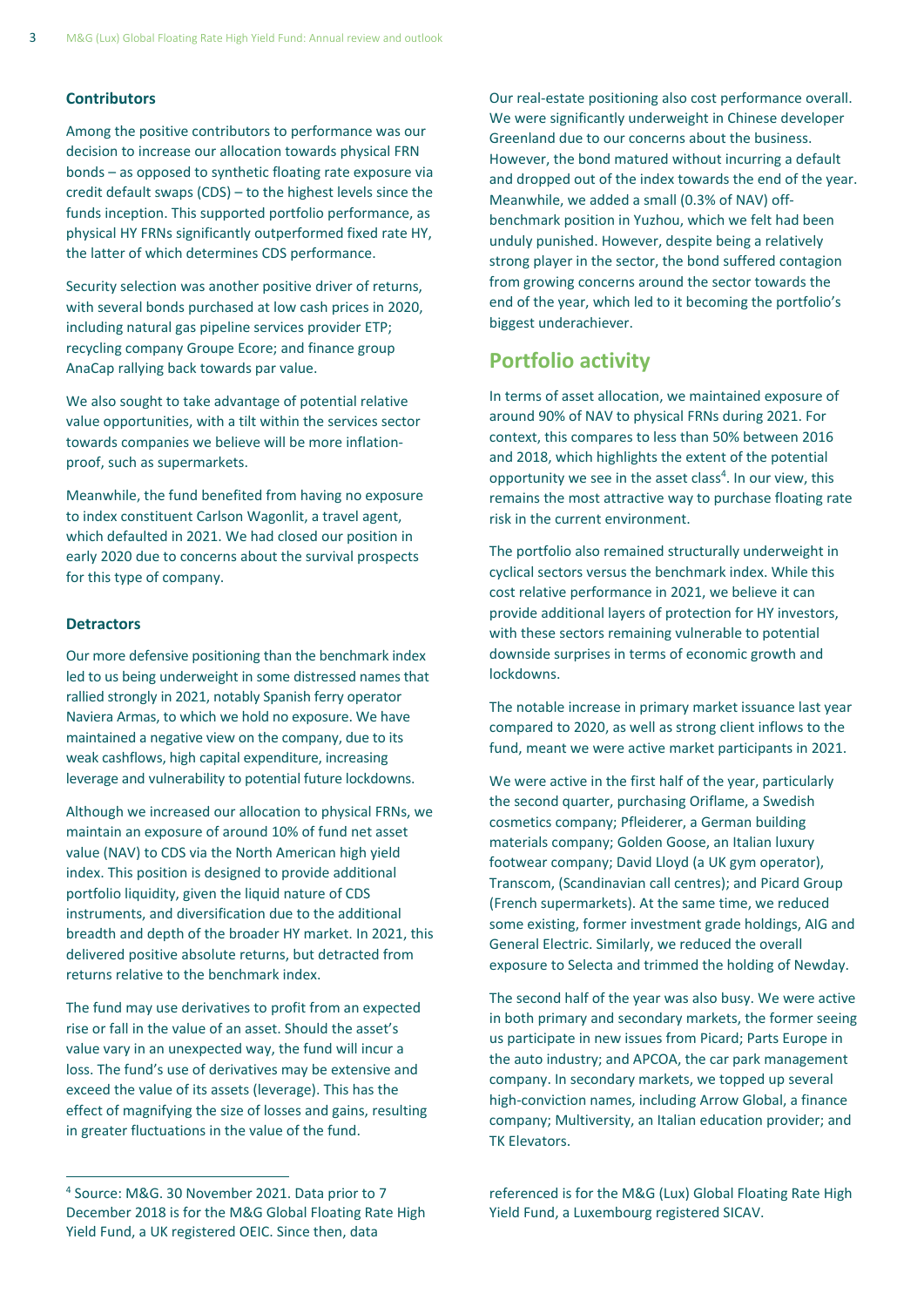Overall, we continue to favour issuers that are more 'asset heavy', given the better potential for recovery that these bonds typically offer in default scenarios, with over 80% of the portfolio comprising senior-secured debt.

### **Outlook**

In our view, floating rate assets are well-positioned to navigate the investment environment of 2022, with central banks sending strong signals that monetary policy will become significantly tighter, which we would expect to support assets that mitigate interest rate risk, such as HY FRNs.

In early January, several large investment banks forecast that the US Federal Reserve will make four interest rate hikes over the coming year, up from the three that were forecast just a month earlier. In Europe, the European Central Bank (ECB) has announced that it will end net asset purchases under its Pandemic Emergency Purchase Programme (PEPP) in March 2022<sup>5</sup>. Although the ECB maintains for now that it will not raise rates until 2023, many expect these rate hikes to be brought forward. Meanwhile, in the UK, the Bank of England has already begun to raise interest rates, following a surprise move in December.

The default outlook also continues to look benign, which we believe will be supportive of HY debt, particularly given the lack of yield available on investment grade credit. In the third quarter of 2021, corporate earnings surprised to the upside, with companies seemingly able to pass on higher costs to consumers. Company earnings are now significantly higher while total debt is lower (see Figure 4).



Figure 4. US HY total debt and EBITDA (12m % change)

Past performance is not a guide to future performance.

Source: ICE Bank of America HY Global Credit chartbook, September 2021. Universe represented by ICE BofA US High Yield Index.

This puts companies in a much stronger position to make interest payments, as shown by significantly improved interest coverage ratios (see Figure 5).





Past performance is not a guide to future performance.

Source: ICE Bank of America HY Global Credit chartbook, September 2021. Universe represented by ICE BofA US High Yield Index.

And overall leverage is lower (see Figure 6), which means that companies face lower overall debt burdens, which we would expect to reduce the chances of defaults and improve prospects for recoveries for senior-secured debt, such as HY FRNs.





Past performance is not a guide to future performance.

Source: ICE Bank of America HY Global Credit chartbook, September 2021. Universe represented by ICE BofA US High Yield Index.

With inflation continuing to rise, we believe HY income can offer a greater potential to earn positive real yields and protect the real value of investors' capital. At the same time, HY FRNs have a potential advantage over fixed rate HY in their ability to effectively remove interest rate

<sup>5</sup> European Central Bank, Press Release: Monetary policy decisions, 16 Dec 2021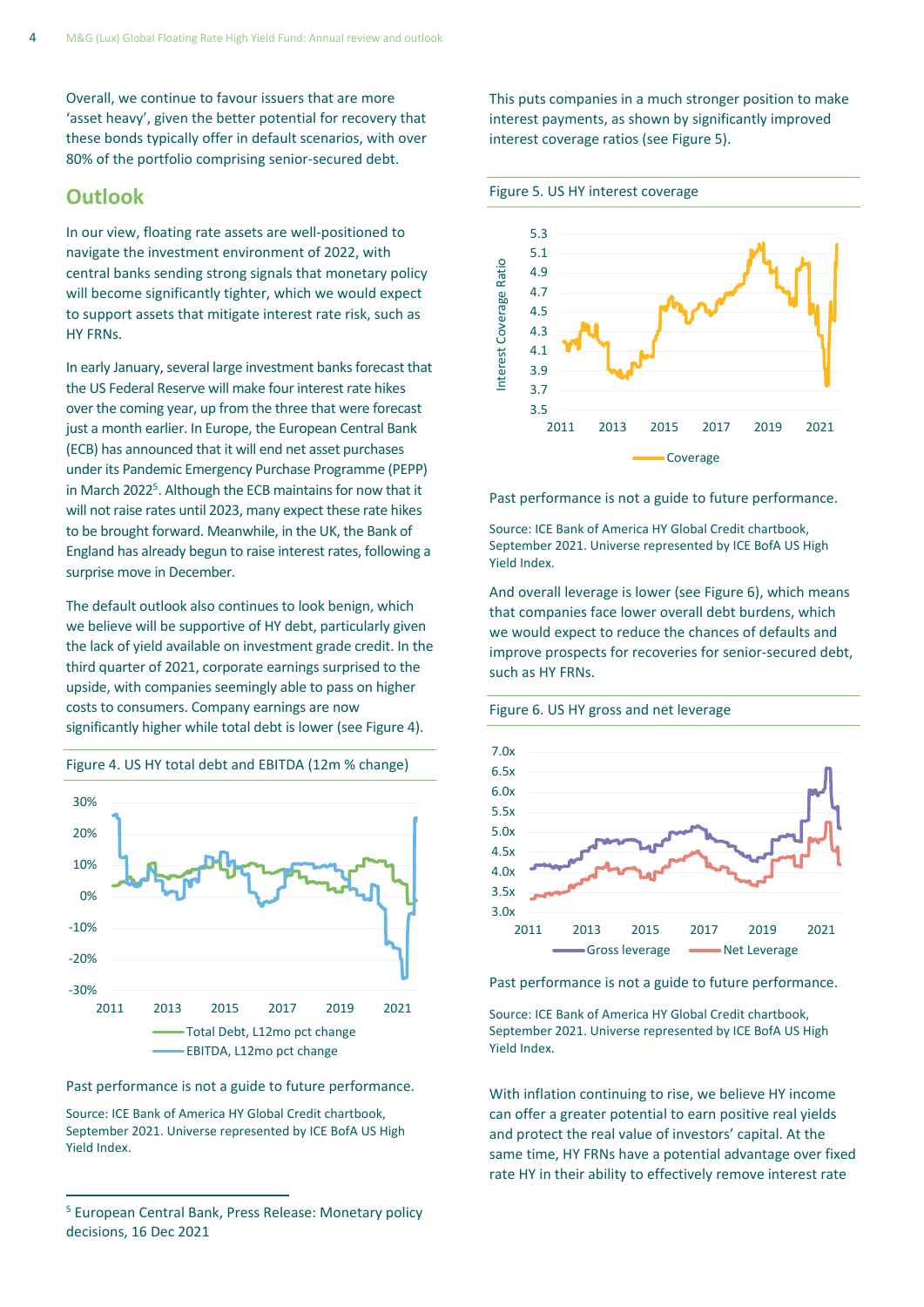risk and offer potentially higher levels of protection, including senior-secured ranking in the capital structure and lower intrinsic volatility through their lower spread duration.

In our view, the M&G (Lux) Global Floating Rate High Yield Fund is well-placed to deliver these potential advantages, given M&G's extensive resources in this area, with one of Europe's largest in-house credit research teams and over €200bn of fixed income assets under management

(AUM)<sup>6</sup> , alongside a strong track record in managing HY FRN portfolios since 2014, with over €2bn AUM in the strategy today<sup>7</sup>.

**M&G Wholesale Public Fixed Income team January 2022**

The fund allows for the extensive use of derivatives.

 $6$  Source: M&G, 30 June 2021  $10^{7}$ 

<sup>&</sup>lt;sup>7</sup> Source: M&G, 31 December 2021